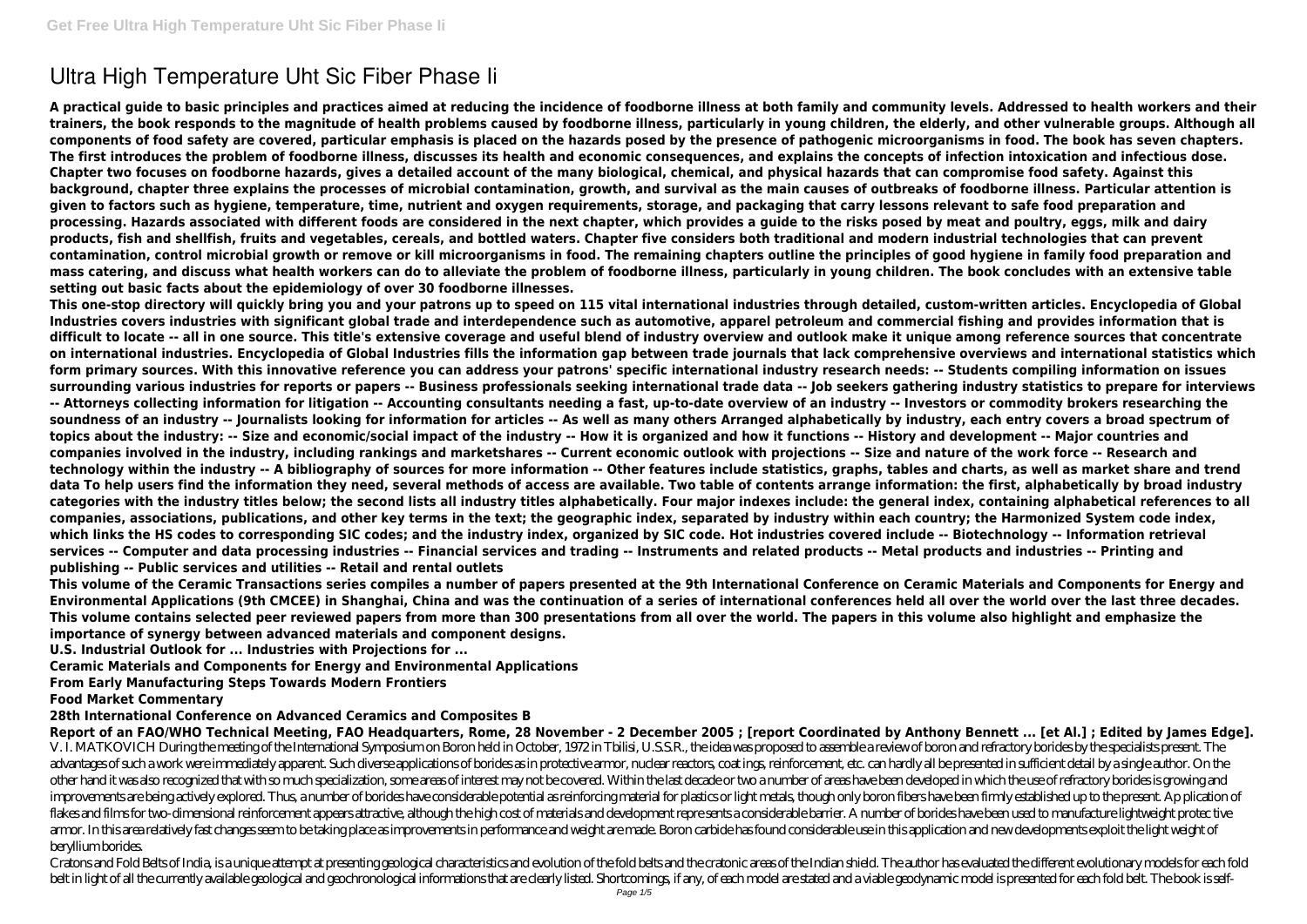contained – it includes an introduction to the processes of mountain building, especially plate tectonics theory with its application to the evolution of the Himalaya as an illustrative example – so that the reader can bet novel approach to the evolution of Proterozoic fold belts. The author eschews a detailed account of the fold belts for a clear description of all the concepts that go into building models. It is primarily written for gradu and for those geoscientists who aspire to know all about the Indian shield.

Intended for students and practitioners who have a basic education in chemical engineering or food science. Contains basic information in each area and describes some of the fundamental ideas of processing development and Examines the food industry structure, how it works, consumer products,

U.S. Industrial Outlook

Innovative Processing and Synthesis of Ceramics, Glasses and Composites IX

Hearings, Reports and Prints of the Joint Committee on Atomic Energy

Bibliography of Agriculture

Milk: Bioactive Components and Role in Human Nutrition

Food Industries

*serve as a valuable tool for researchers, engineers, academics, and students alike.*

*Over the past few decades, devices and technologies have been significantly miniaturized from one generation to the next, providing far more potential in a much smaller package. The smallest of these recently developed tools are miniscule enough to be invisible to the naked eye. Nanotechnology: Concepts, Methodologies, Tools, and Applications describes some of the latest advances in microscopic technologies in fields as diverse as biochemistry, materials science, medicine, and electronics. Through its investigation of theories, applications, and new developments in the nanotechnology field, this impressive reference source will A collection of Papers Presented at the 28th International Conference and Exposition on Advanced Ceramics and Composites held in conjunction with the 8th International Symposium on Ceramics in Energy Storage and Power Conversion Systems. The first comprehensive book to focus on ultra-hightemperature ceramic materials in more than 20 years Ultra-High Temperature Ceramics are a family of compounds thatdisplay an unusual combination of properties, including extremelyhigh melting temperatures (>3000°C), high hardness, andgood chemical stability and strength at high temperatures. Typical UHTC materials are the carbides, nitrides, and borides oftransition metals, but the Group IV compounds (Ti, Zr, Hf) plus TaCare generally considered to be the main focus of research due tothe superior melting temperatures and stable high-meltingtemperature oxide that forms in situ. Rather than focusing on thelatest scientific results, Ultra-High Temperature Ceramics:Materials for Extreme Environment Applications broadly andcritically combines the historical aspects and the state-of-the-arton the processing, densification, properties, and performance ofboride and carbide ceramics. In reviewing the historic studies and recent progress in thefield, Ultra-High Temperature Ceramics: Materials for ExtremeEnvironment Applications provides: Original reviews of researchconducted in the 1960s and 70s Content on electronic structure,synthesis, powder processing, densification, property measurement,and characterization of boride and carbide ceramics. Emphasis on materials for hypersonicaerospace applications such as wing leading edges and propulsioncomponents for vehicles traveling faster than Mach 5 Information on materials used in theextreme environments associated with high speed cutting tools andnuclear power generation Contributions are based on presentations by leading researchgroups at the conference "Ultra-High Temperature Ceramics: Materials for Extreme Environment Applications II" held May 13-19,2012 in Hernstein, Austria. Bringing together disparate researchersfrom academia, government, and industry in a singular forum, themeeting cultivated didactic discussions and efforts between benchresearchers, designers and engineers in assaying results in abroader context and moving the technology forward toward near- andlong-term use. This book is useful for furnace manufacturers,aerospace manufacturers that may be pursuing hypersonic technology,researchers studying any aspect of boride and carbide ceramics, andpractitioners of high-temperature structural ceramics. Encyclopedia of Global Industries Harris' Complete Guide to NAICS MAX Phases and Ultra-High Temperature Ceramics for Extreme Environments*

*Ceramics, Glass and Glass-Ceramics*

*MAX Phases and Ultra-high Temperature Ceramics for Extreme Environments*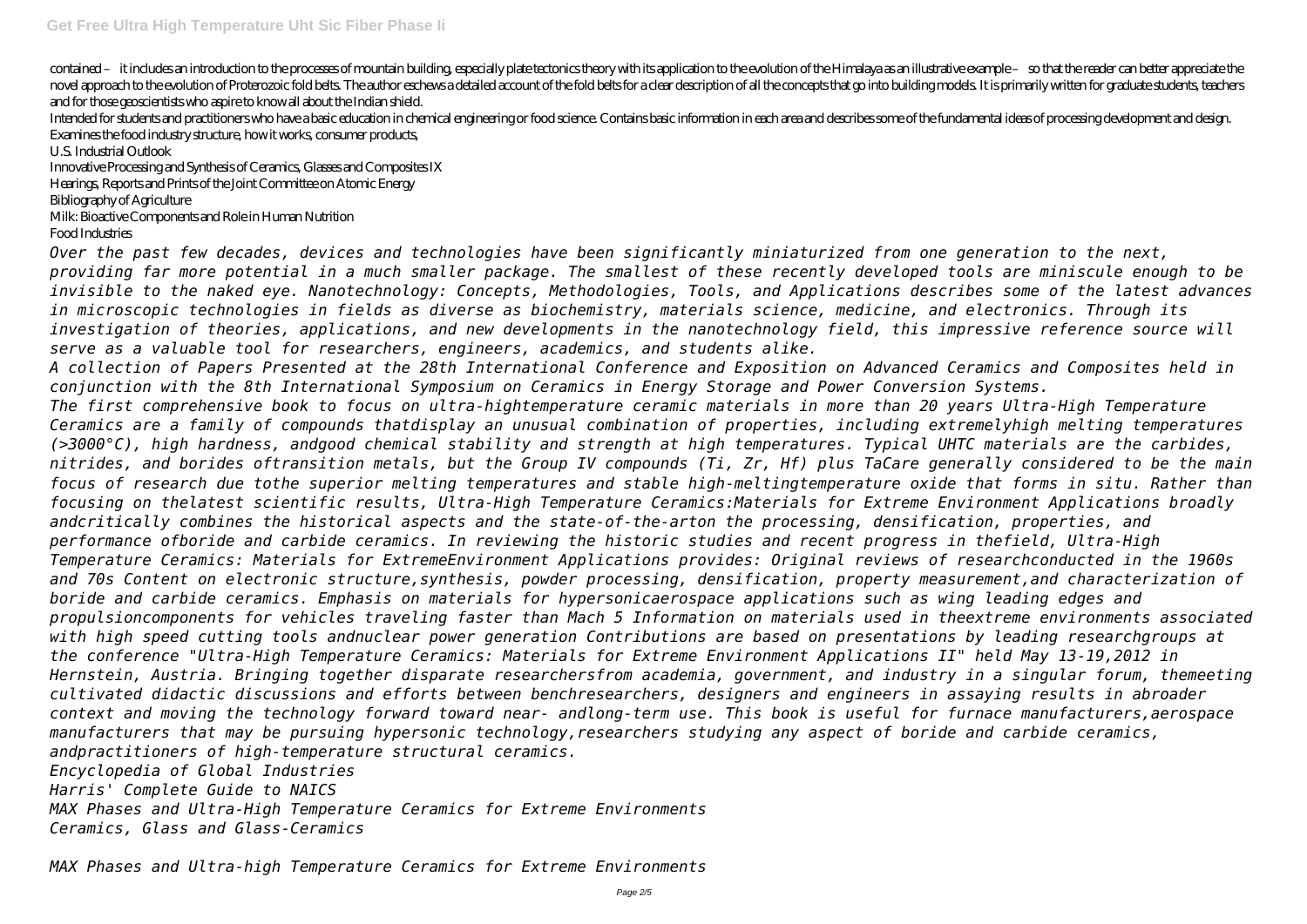The world's most comprehensive, well documented, and well illustrated book on this subject. With extensive subject illustrations - mostly color. Free of charge in digital PDF format.

This proceedings includes papers presented at the Innovative Processing and Synthesis of Ceramics, Glasses and Cor powders, films, coatings, fibers, composites, and functionally graded materials; sol-gel, polymer precursor, and soft c microstructure-property relationships; reaction forming, combustion synthesis, and CVD; oxidation of metals and med processing; and mechanism and kinetics of processes.

The objective of this book is to discuss the current status of research and development of boron-rich solids as sens thermoelectrics, and armor. Novel biological and chemical sensors made of stiff and light-weight boron-rich solids are medical diagnoses, environmental surveillance and the detection of pathogen and biological/chemical terrorism agents exhibit excellent oxidation and corrosion resistance for hypersonic vehicle applications. Boron-rich solids are also pro thermoelectric conversion. Armor is another very important application of boron-rich solids, since most of them exhi perfect candidates with high resistance to ballistic impact. The following topical areas are presented: •Boron-rich so sintering strategies of boron rich solids •Microcantilever sensors •Screening of the possible boron-based thermoelec temperature ZrB2 and HfB2 based composites •Magnetic, transport and high-pressure properties of boron-rich solid chemical detection •Armor

With a Preface on the Origin and Connexion of the Germanic Tongues - a Map of Languages - and the Essentials of Proceedings of the 107th Annual Meeting of The American Ceramic Society, Baltimore, Maryland, USA 2005 Concepts, Methodologies, Tools, and Applications

Benefits and Potential Risks of the Lactoperoxidase System of Raw Milk Preservation Extensively Annotated Bibliography and Sourcebook

Ultra High Temperature (UHT) SiC Fiber (phase II)

Ultra High Temperature (UHT) SiC Fiber (phase II)MAX Phases and Ultra-High Temperature Ceramics for Extreme EnvironmentsIGI Global Applying the proven success of modern process engineering economics to the food industry, Food Plant Economics considers the design and economic analysis of food preservation, food manufacturing, and food ingredients plants with regard to a number of representative food processes. Economic analysis of food plants requires the evaluation of quantita Ceramics are a versatile material, more so than is widely known. They are thermal resistant, poor electrical conductors, insulators against nuclear radiation, and not easily damaged, making ceramics a key component in many industrial processes. MAX Phases and Ultra-High Temperature Ceramics for Extreme Environments investigates a new class of ultra-durable ceramic materials, which exhibit characteristics of both ceramics and metals. Readers will explore recent advances in the manufacturing of ceramic materials that improve their durability and other physical properties, enhancing their overall usability and cost-effectiveness. This book will be of primary use to researchers, academics, and practitioners in chemical, mechanical, and electrical engineering. This book is part of the Research Essentials collection.

AEC Authorizing Legislation, Fiscal Year 1972

AEC Authorizing Legislation

World Market Share Reporter

Your Ultimate Reference to NAICS, SIC & ISIC Codes

Engineered Materials Abstracts

Boron Rich Solids

**This volume deals with the diverse range of industries concerned with the supply and processing of food in the UK. It covers sources relating to food production and processing, including foodstuffs supplied from abroad, and also fish supply and processing.**

**New edition of a text that reviews the history, scientific base, and practice of nutrition for students, practitioners, and educators. One hundred fifteen chapters discuss specific dietary components, nutrition in integrated biologic systems, dietary and nutritional assessment of the individual, prevention and management of disease, diet and nutrition in health of populations, and adequacy, safety, and oversight of the food supply. The**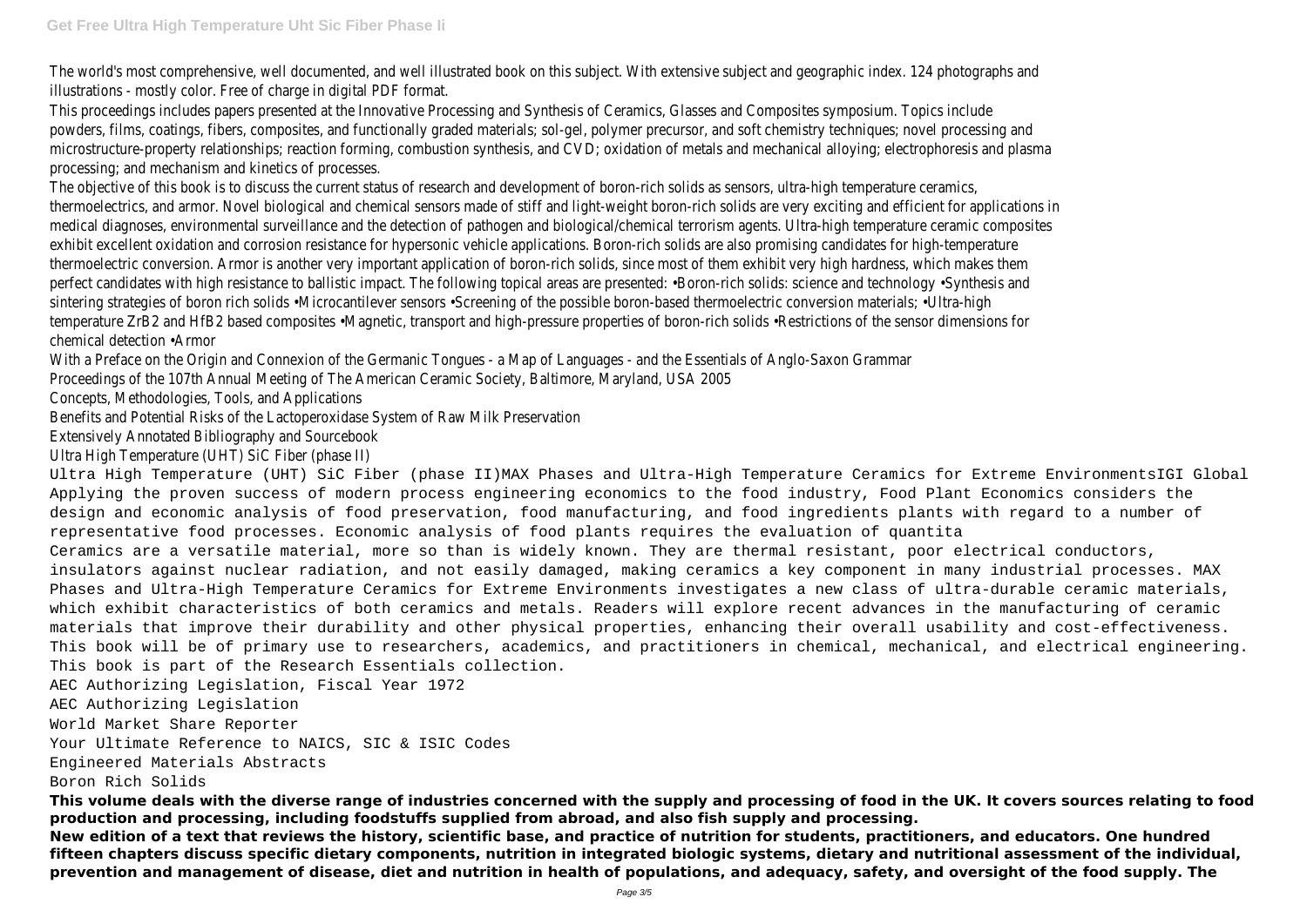**appendix includes dietary reference recommendations, anthropometric tables, nutrient and nonnutrient contents, therapeutic diets and exchange lists, and other relevant information. Annotation copyrighted by Book News, Inc., Portland, OR**

**This book is a printed edition of the Special Issue "Milk: Bioactive Components and Role in Human Nutrition" that was published in Beverages Aerospace Materials and Material Technologies**

**Materials for Extreme Environment Applications**

**History of Soymilk and Other Non-Dairy Milks (1226-2013)**

**Including Infant Formulas, Calf Milk Replacers, Soy Creamers, Soy Shakes, Soy Smoothies, Almond Milk, Coconut Milk, Peanut Milk, Rice Milk, Sesame Milk, etc.**

## **Hearings Before the Subcommittee on Legislation**

## **International Journal of Materials & Product Technology**

"This book investigates a new class of ultra-durable ceramic materials, which exhibit characteristics of both ceramics and metals, and w improve their durability and other physicalproperties, enhancing their overall usability and cost-effectiveness"-- This collection of over 200 papers from the 9th Biennial Worldwide Congress on Refractories is broad-ranging and diverse in perspectiv refractories education and technology and industrial applications. Numerous papers are from representatives from major international st This book discusses the mechanical properties of ceramics and aims to provide both a solid background for undergraduate students, as developments in this topic so they can use and apply these to their actual engineering work. Generally, ceramics are made by moistening temperature, a process known as 'vitrification'. The relatively late development of metallurgy was contingent on the availability of ceran the characteristics of ceramics, they offer great advantages over metals in specific applications in which hardness, wear resistance and manufacturing has come a long way from the early clay-processing fabrication method, and the last two decades have seen the develop The chapters of this volume are ordered to help students with their laboratory experiments and quide their observations in parallel with mechanical testing. A chapter of ductile and superplastic ceramic is added to emphasize their role in modern ceramics (chapter 2). These mechanical properties are discussed in the following chapters, among them, strengthening mechanisms, time dependent and cyclic defor various observations encountered in actual ceramic-structures of particularly technical significance. A comprehensive list of references at the end of the end of text for further studying the subject. The work also contains a unique chapter on a topic not discussed in other textbooks on ceramics con materials scientists, not only to those who specialize in ceramics.

Basic Food Safety for Health Workers

Mechanical Properties of Ceramics

Hearings, Ninety-second Congress, First Session ...

Cratons and Fold Belts of India

Modern Nutrition in Health and Disease

Environmentally Sound Technologies in the Food Industry

*This compilation of global market share data from periodical literature is a one-of-a-kind resource for ready-reference, marketing research, economic analysis, planning and a host of other disciplines. Nearly 1,670 entries cover 360 geographic locations the world over, providing world market share data* and rankings on companies, products and services. You'll also find numerous graphics, a table of topics, an annotated source listing, a NAICS/SIC *Conversion Guide and five indexes that facilitate research.*

*This book is a comprehensive compilation of chapters on materials (both established and evolving) and material technologies that are important for aerospace systems. It considers aerospace materials in three Parts. Part I covers Metallic Materials (Mg, Al, Al-Li, Ti, aero steels, Ni, intermetallics, bronzes and Nb alloys); Part II deals with Composites (GLARE, PMCs, CMCs and Carbon based CMCs); and Part III considers Special Materials. This compilation has ensured that no important aerospace material system is ignored. Emphasis is laid in each chapter on the underlying scientific principles as well as basic and fundamental mechanisms leading to processing, characterization, property evaluation and applications. This book will be useful to students, researchers and professionals working in the domain of aerospace materials.*

*This technical meeting was jointly organised by the Animal Production and the Food Quality and Standards Services of the FAO of the United Nations, in cooperation with the Department of Food Safety, Zoonoses and Foodborne Disease , WHO to obtain the best available scientific advice on issues related to the use of the lactoperoxidase system (LP-s) in raw milk preservation.After reviewing the available scientific information (References, Appendix A and B), thetechnical meeting concluded that the LP-s is a safe method of preventing milk losses due tomicrobial spoilage when used according to the Codex guidelines either alone or in combination with other approved procedures. The LP-s is particularly suitable for application in situations where technical,*